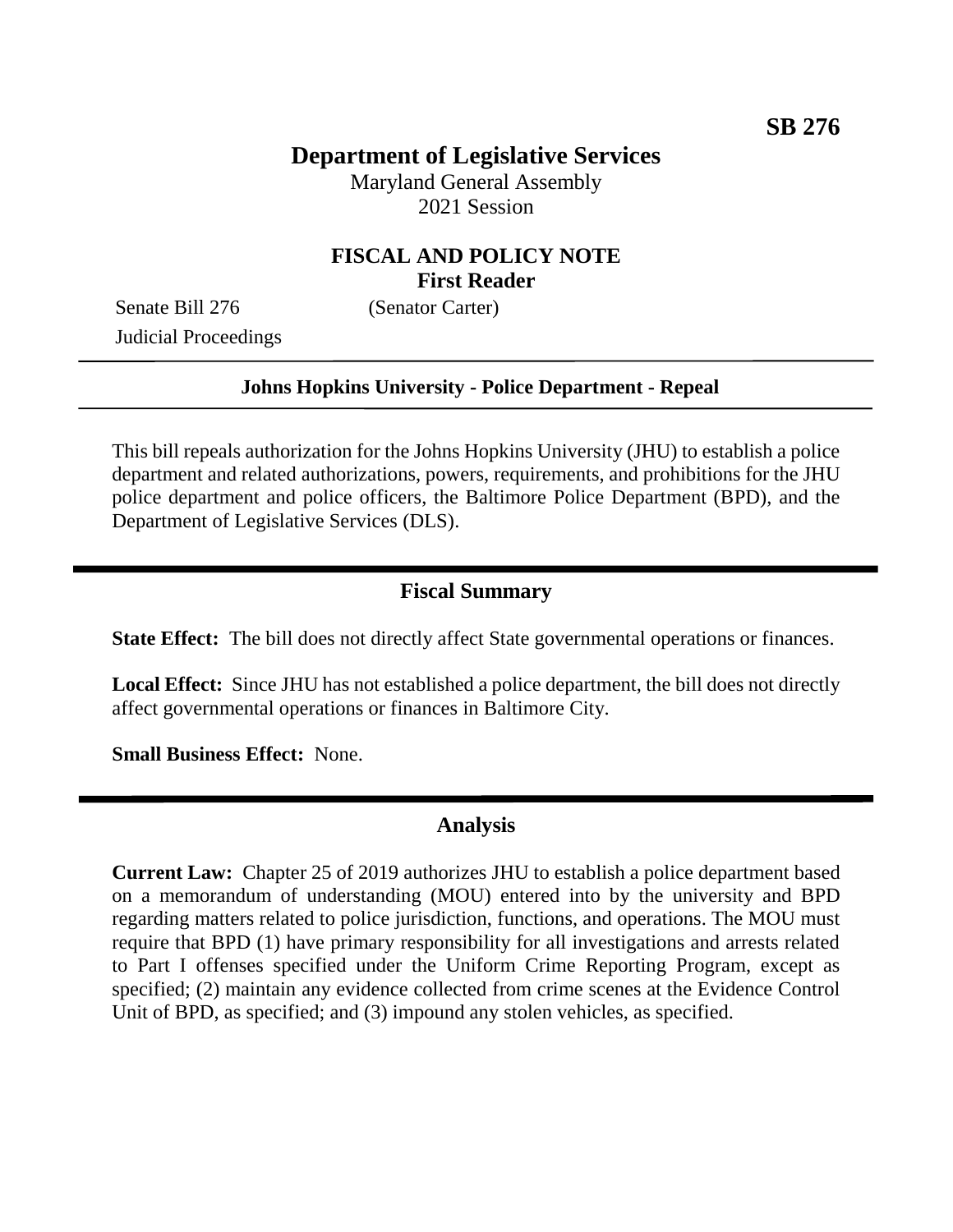#### *Required Notice to the Public and Public Access to Information*

#### Before executing a MOU, JHU must:

- post publicly the proposed MOU, as specified;
- provide the Baltimore City Council time to review and submit written comments, as specified;
- provide affected individuals, neighborhoods, community groups, and local officials with an opportunity to review and comment on the proposed MOU; and
- host public forums, as specified.

If a final MOU is executed by all parties, JHU must post a copy of the executed MOU on a website available to the public.

If JHU establishes a police department, the police department must allow a person or governmental unit to access information in the same manner as a person or governmental unit would be able to access a public record of a law enforcement agency under the Public Information Act (PIA), as specified. However, these provisions may not be construed to make an independent institution of higher education, as specified, subject to PIA.

#### *Jurisdiction and Standards*

A JHU police officer may exercise the powers granted to a peace and police officer but generally only on the university's campus area, as specified, and within areas adjacent to the campus area, under specified circumstances, as specified in an executed MOU developed with input from the relevant community. A JHU police officer may *not* exercise such powers on any other property, except under specified circumstances.

If JHU establishes a campus police department, JHU must continue to make use of the JHU security personnel or building guards in addition to the police department and also must:

- adopt specified standards, qualifications, and prerequisites for hiring and training JHU police officers that comply with the regulations of the Maryland Police Training and Standards Commission (MPTSC);
- adopt standards for character, education, human relations, public relations, and experience for JHU police officers;
- ensure constitutional and community-oriented policing through the adoption of policies, practices, and training, as specified;
- maintain a police department in which at least 25% of the police department's workforce are residents of Baltimore City, as specified;
- require JHU police officers to wear and use body-worn cameras, as specified;

SB 276/ Page 2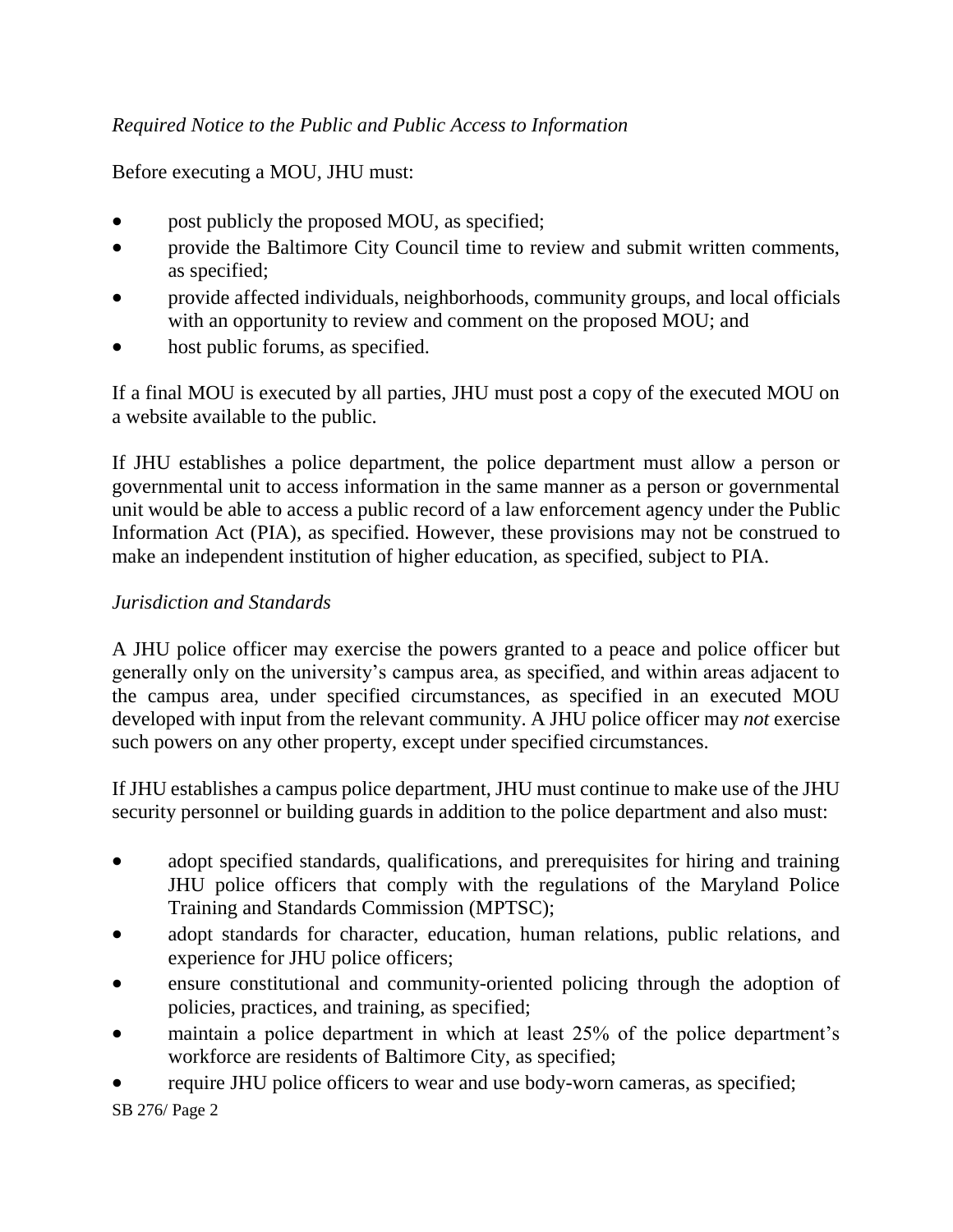- employ no more than 100 employees within the police department; and
- seek accreditation by the Commission on Accreditation for Law Enforcement Agencies, the International Association of Campus Law Enforcement Administrators, or a similar organization.

## *Accountability*

If established by JHU, the JHU police department is subject to a 15-member University Police Accountability Board established by JHU. The purpose of the accountability board is to:

- enable community members to share community concerns regarding the police department directly with police department leadership;
- review police department metrics;
- provide feedback on existing police department policies and practices, including police department standards for hiring and recruitment; and
- suggest ideas for improving police department policies, procedures, and performance, including ideas for community-based public safety initiatives.

The police department must acknowledge and respond to any recommendations of the accountability board within 120 days after receiving the recommendations.

Law enforcement officers, except the chief of police, in the JHU police department are subject to the Law Enforcement Officers' Bill of Rights with specified requirements to include voting members of the public on a hearing board. Law enforcement officers in the JHU police department are eligible for certification by MPTSC and subject to review by the Baltimore City Civilian Review Board.

## *Other Provisions Related to Establishment*

If JHU establishes a police department, JHU, the police department, and the officers, employees, and agents of JHU or the police department are not entitled to immunity under the Local Government Tort Claims Act, the Maryland Tort Claims Act, or common law public official immunity and may not raise the defense of sovereign immunity. In addition, no action may be maintained against the State for the conduct or other acts of JHU, the police department, or the officers, employees, or agents of JHU or the police department. Further, it is the intent of the General Assembly that the police department must function as a criminal justice unit for the purposes of the Criminal Justice Information System.

JHU is solely responsible for the pension, retirement, and any other benefits afforded to the employees of the police department. The employees of the police department are not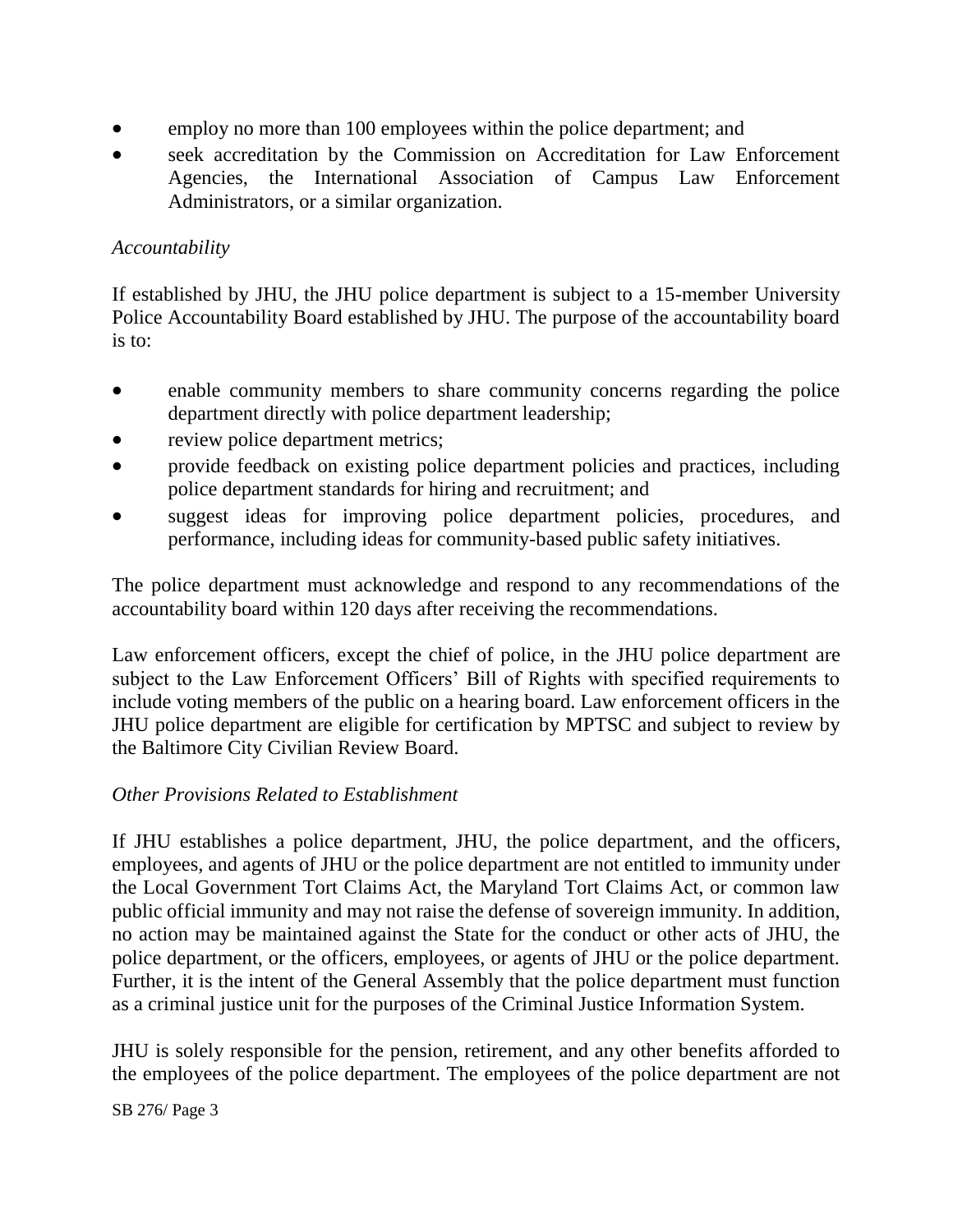entitled to State pension, State retirement, or any other benefits afforded to State personnel arising out of their employment with the police department. Nothing in the Act may be construed to affect the right of employees of the police department to form, join, support, or participate in a labor organization to engage in collective bargaining under applicable federal law.

In addition, if JHU establishes a police department, JHU must (1) establish at least one specified Police Athletic/Activity Leagues, Inc. in Baltimore City at its own expense; (2) host or participate in at least four job events in each calendar year in Baltimore City, as specified; and (3) annually report specified information regarding the structure, functions, and operations of the police department to the Mayor of Baltimore City and the City Council of Baltimore, the General Assembly, and the accountability board. JHU must also submit all incident reports to BPD using BPD's standard reporting policies and systems. In addition, except under specified circumstances, the police department may not acquire any military grade vehicle or military grade hardware.

#### *Authorization for Establishment of the Police Department Is Subject to Termination and Evaluation by the Department of Legislative Services*

Authorization for establishment of the police department and related provisions in the Education Article terminate after July 1, 2029. However, if JHU establishes a police department, then by December 15, 2027, DLS must conduct a preliminary evaluation of the police department in the *same manner* as previously conducted under the Maryland Program Evaluation Act – with results of that evaluation reported to the Legislative Policy Committee (LPC). LPC must determine whether the termination date for authorization should be extended (along with another evaluation date) or further evaluation is needed. If LPC determines that a full evaluation is necessary, DLS must, in the *same manner* as previously required under the Maryland Program Evaluation Act, conduct a full evaluation and issue a full report to the General Assembly recommending that the authorization for JHU to establish a police department should be reestablished, with or without changes, or allowed to terminate.

**Additional Comments:** In June 2020, JHU announced that it would pause the development of a police department for at least two years so that it may benefit from the national reevaluation of policing in society brought about by the death of George Floyd at the hands of Minneapolis police.

# **Additional Information**

**Prior Introductions:** None.